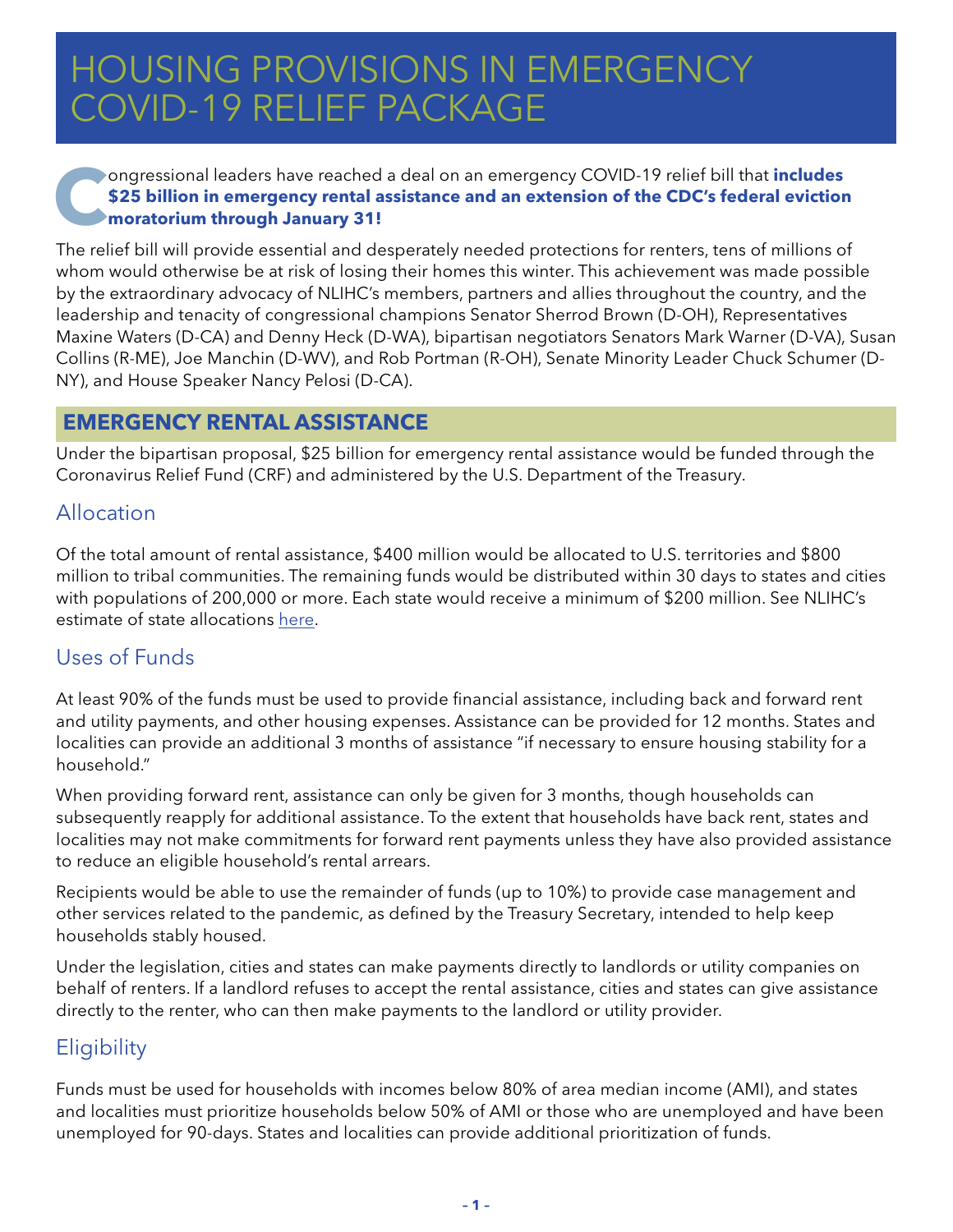Income determination would be based on either the household's total income in 2020, or the monthly income the household is receiving at the time of application. If income determinations are made based on the applicant's monthly income, the state or locality must re-determine eligibility after 3 months.

Under the bill, households are eligible for emergency rental assistance funds if one or more individuals: (1) has qualified for unemployment benefits or can attest in writing that he or she has experienced a reduction in household income, incurred significant costs, or experienced other financial hardship due, directly or indirectly, to the pandemic; (2) can demonstrate a risk of experiencing homelessness or housing instability; and (3) has a household income below 80% AMI.

A household receiving other forms of federal housing assistance is not be eligible to receive emergency rental assistance.

Rental assistance provided through the CRF would not be regarded as income or considered when determining eligibility for federal benefits or federally-assisted programs.

# Role for Landlords

The proposed legislation allows landlords and property owners to aid tenants in applying for assistance or applying on the renter's behalf. If a landlord applies for assistance on behalf of their tenant, the tenant must cosign the application, the landlord must provide the tenant documentation of the application, and the payments must be used to pay the tenant's rental obligations.

# Deadlines

Beginning on September 30, 2021, the Treasury Secretary is required to recapture excess funds not obligated by a state or locality and to reallocate and repay these dollars to eligible grantees who, at the time of such reallocation, have obligated at least 65 percent of the amount originally allocated and have met other criteria. The amount of any such reallocation shall be determined based on demonstrated need within a grantee's jurisdiction, as determined by the Secretary.

Funds are available through December 31, 2021. States and localities can request to the Treasury Secretary a 90-day extension for any funds reallocated to grantees.

Any unspent funds will be reverted back to the Treasury Department.

# Reporting Requirements

The bill requires the Treasury Department, in consultation with the Secretary of the U.S. Department of Housing and Urban Development, to report quarterly on how each state, local, tribal, and territorial government is using emergency rental assistance funds. Each report must include the number of households served, the acceptance rate for applicants, the types of assistance provided to each eligible household, the average amount of funding provided per household, the average number of monthly payments covered by the assistance, and income levels. The data collected must be disaggregated by the gender, race, and ethnicity of the primary applicant in the household. Under the bill, the Treasury Secretary can make full, unredacted data available for statistical research.

# **EVICTION MORATORIUM**

The proposal extends for one month through January 31 the CDC eviction moratorium for nonpayment of rent to keep renters in their homes while state and local governments work quickly to distribute aid to households in need. For more information on the CDC moratorium, see NLIHC and the National Housing Law Project's [Overview](https://nlihc.org/sites/default/files/Overview-of-National-Eviction-Moratorium.pdf) and [FAQ,](https://nlihc.org/sites/default/files/National-Eviction-Moratorium_FAQ-for-Renters.pdf) and NLIHC's [website.](https://nlihc.org/coronavirus-and-housing-homelessness/national-eviction-moratorium)